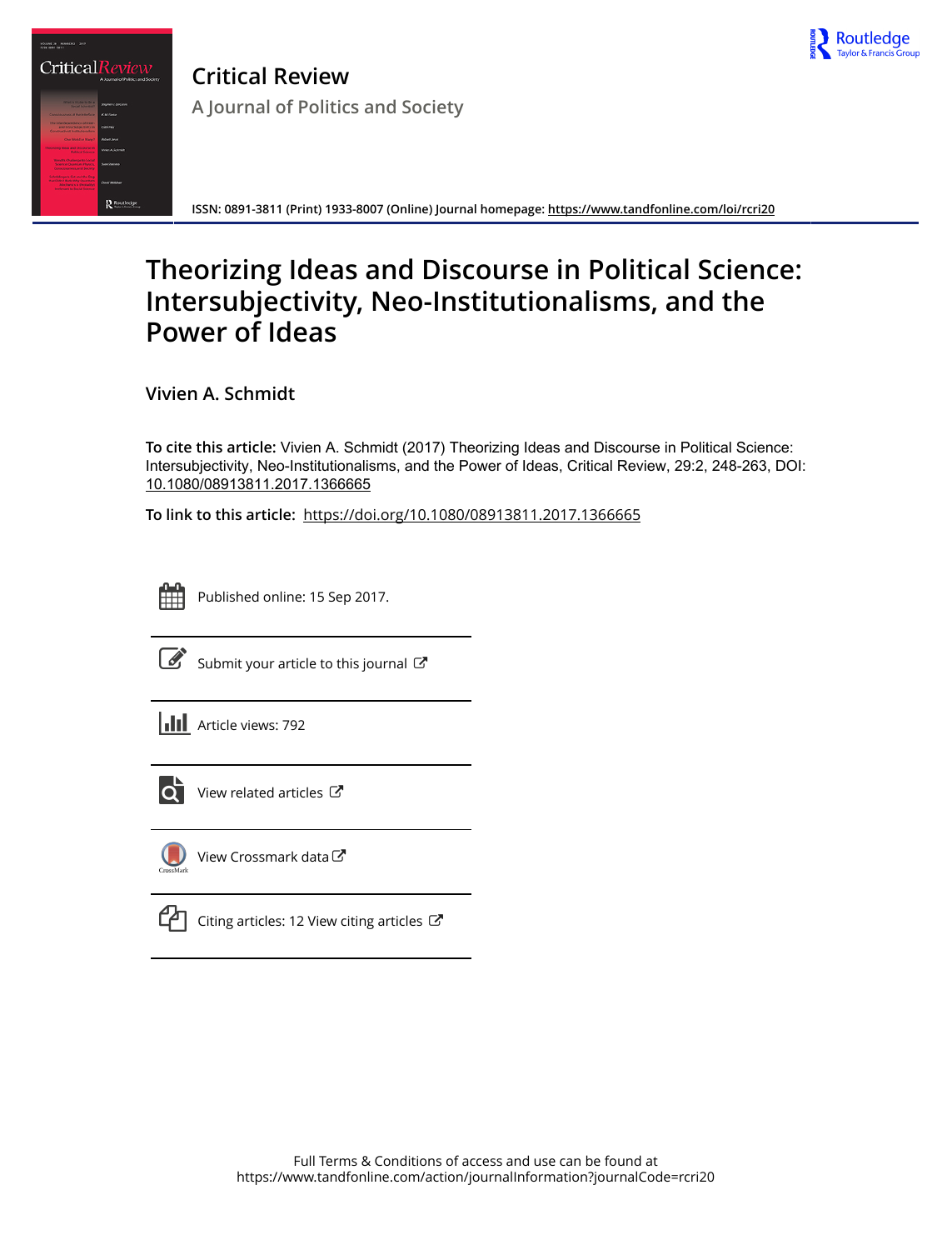## Vivien A. Schmidt

# THEORIZING IDEAS AND DISCOURSE IN POLITICAL SCIENCE: INTERSUBJECTIVITY, NEO-INSTITUTIONALISMS, AND THE POWER OF IDEAS

ABSTRACT: Oscar Larsson's (2015) essay condemns discursive institutionalism for the "sin" of subjectivism. In reality, however, discursive institutionalism emphasizes the intersubjective nature of ideas through its theorization of agents' "background ideational abilities" and "foreground discursive abilities." It also avoids relativism by means of Wittgenstein's distinction between experiences of everyday life and pictures of the world. Contrary to Larsson, what truly separates post-structuralism from discursive institutionalism is the respective approaches' theorization of the relationship of power to ideas, with discursive institutionalists mainly focused on persuasive power through ideas, while post-structuralists focus on the structural power in ideas or on coercive power over ideas.

Keywords: discourse; discursive institutionalism; discursive interaction; ideas; ideational power; intersubjectivity; post-structuralism.

It is always a pleasure to be able to engage in discussion about the benefits and drawbacks of discursive institutionalism as an analytic framework, and

Check for updates

Vivien A. Schmidt, [vschmidt@bu.edu](mailto:vschmidt@bu.edu), the Jean Monnet Professor of European Integration and Professor of International Relations and Political Science in the Pardee School at Boston University,  $154$  Bay State Road #303, Boston, MA 02215, is the author, most recently, of Resilient Liberalism in Europe's Political Economy and Democracy in Europe (Cambridge, 2013), named by the European Parliament as one of the "100 Books on Europe to Remember." Her forthcoming book is entitled Europe's Crisis of Legitimacy: Governing by Rules and Ruling by Numbers in the Eurozone.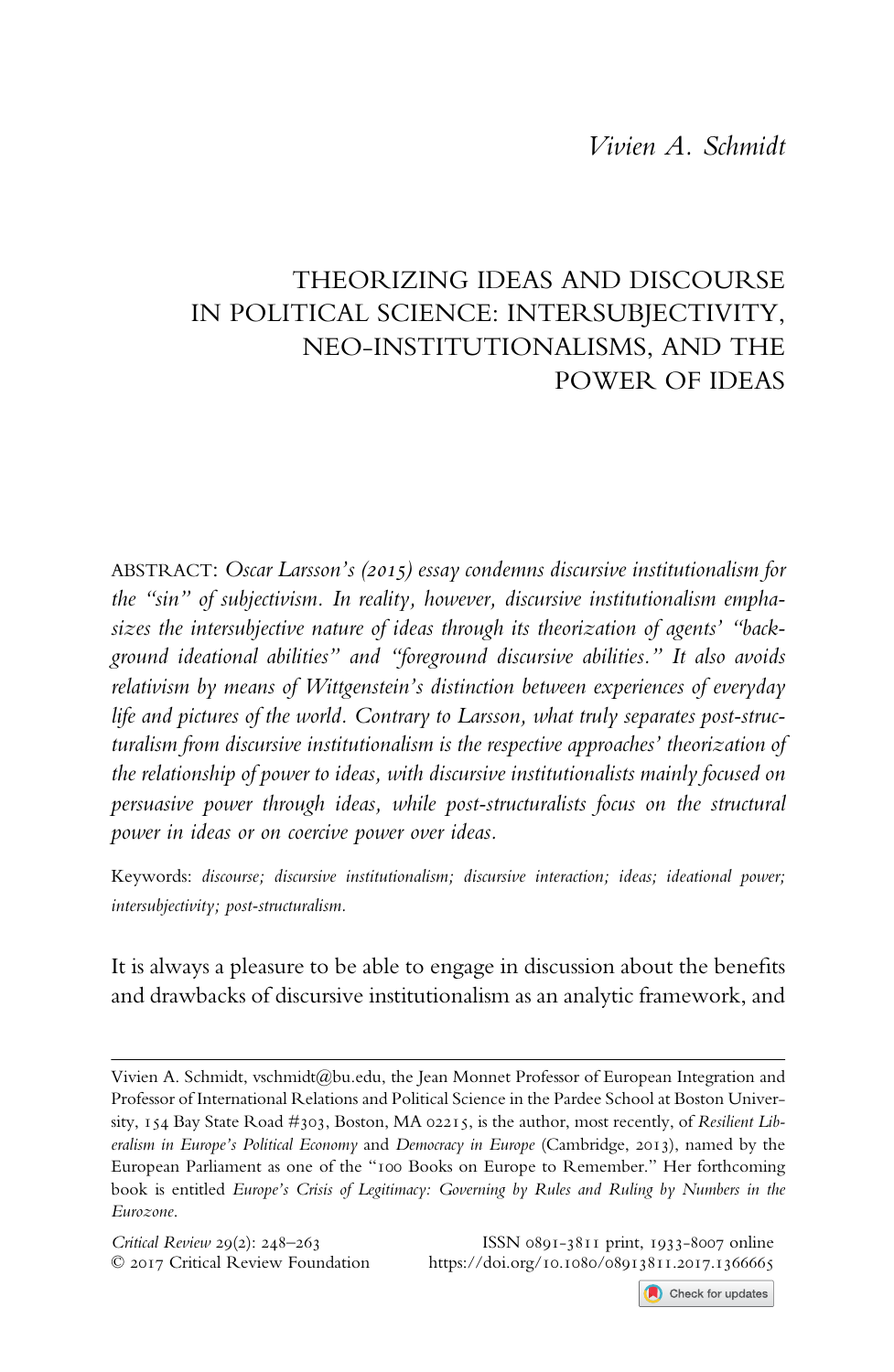<span id="page-2-0"></span>in particular with proponents of post-structuralist approaches such as Oscar Larsson, who offers what he calls "sympathetic criticism" in his essay published in Critical Review (Larsson 2015).

Larsson's main purpose is to argue that post-structuralism provides special insights into "discourse," understood as the deep structures of meaning that affect ideas about politics, and which can blind political agents to the power exercised over them regarding who they think they are and what they are doing. He supports this argument in two ways. First, he elaborates on the importance of situating individuals' ideas within the intersubjective, structural contexts that shape their thoughts and behavior, with extensive discussion of the works of poststructuralist and constructivist scholars to show that ideas are both subjective and intersubjective. Second, he contends that my discursive institutionalism "tends to minimize the social and intersubjective aspect of ideas and thereby neglects their pregiven, constraining elements" (Larsson  $2015$ ,  $176$ ). He encapsulates this criticism in the abstract to his article by claiming that discursive institutionalism "reduce[s] ideas to properties of individual conscious minds, scanting the respects in which ideas are intersubjectively baked into the practices shared by individuals" (Larsson 2015, 174). His main purpose is to contend that "we should not adopt these frameworks" and instead turn to post-structuralism.

These are fighting words in the arena of ideational and discursive scholarship, since they suggest that my work falls prey to "subjectivism" and other bad things, which justifies abandoning it in favor of post-structuralism. But they are also puzzling words, since Larsson's charges in no way reflect what I actually say, since I too highlight the interconnections of the subjective and intersubjective nature of ideas in many different works, empirical as well as theoretical.

Larsson's misreading of discursive institutionalism rests on three claims: first, as already noted, that my work is all about subjectivity rather than intersubjectivity; second, that I am wrong even to suggest the possibility of reconciling discursive institutionalism with the other neo-institutionalisms; and third, that my take on discourse fails to deal with its meaning content, because it is merely about discursive interaction, and Habermasian at that (another bad thing?).

I will briefly proceed with each of Larsson's claims in turn, and then end with a discussion of what actually does separate discursive institutionalism from post-structuralism. This centers on different ways of understanding the nature of power and its relationship to ideas, with discursive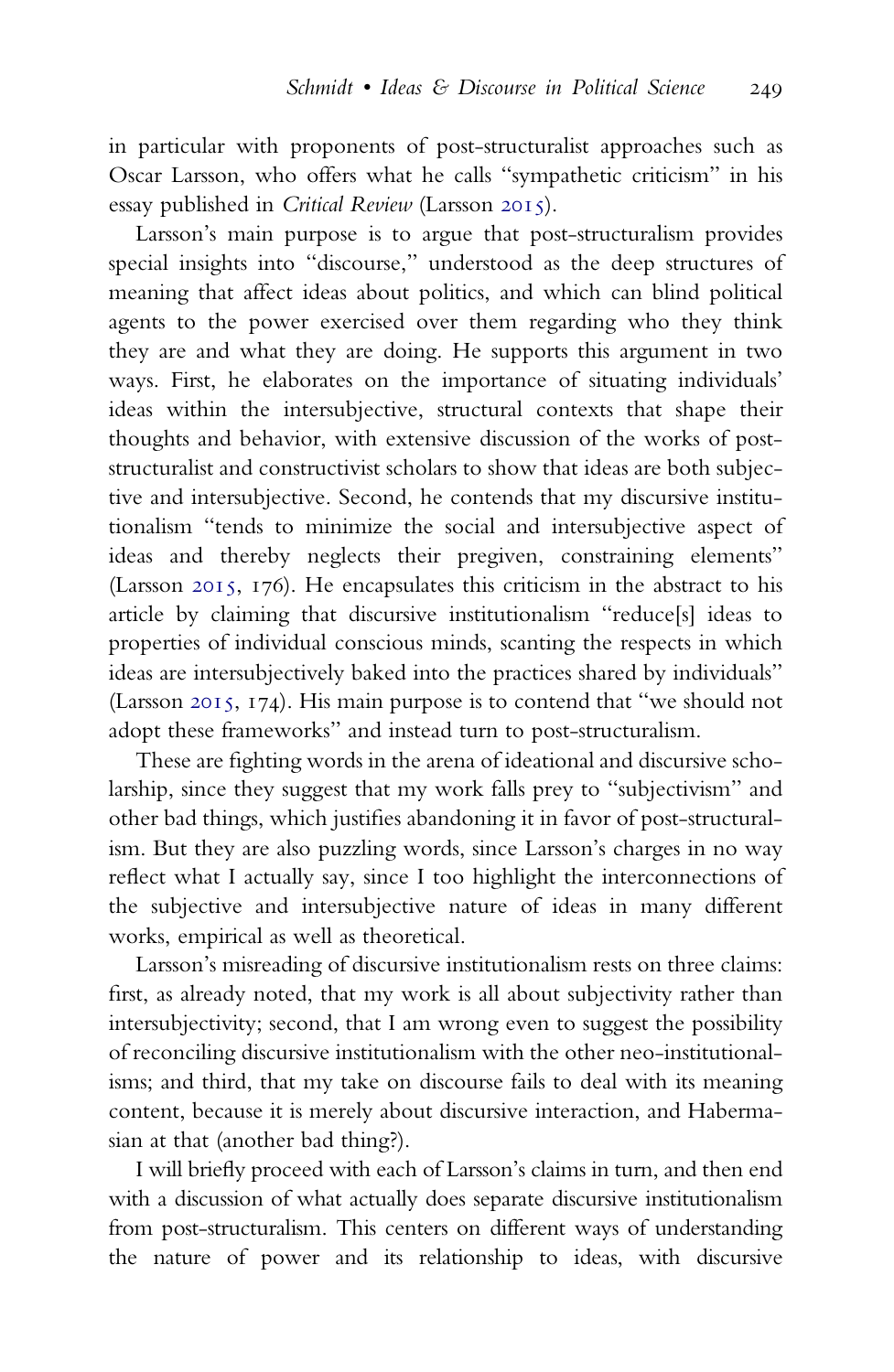institutionalists mainly focusing on persuasive power through ideas while poststructuralists focus on the structural power in ideas and, in some cases, on coercive power overideas. My overall goal here is to show that the post-structuralist approach does indeed diverge on certain points from my own but that, ever the reconciler, I find that it can be seen as complementary to rather than contradictory with discursive institutionalism.

## What Is Discursive Institutionalism?

But before we begin, a brief sketch of discursive institutionalism is in order. Discursive institutionalism has its origins in my desire to give a name to a very rich and diverse set of ways of explaining political and social reality that has long been pushed to the margins in political science by the growing domination of three older "new institutionalisms"—rational choice, historical, and sociological. With this naming exercise I seek to call attention to the significance of approaches that theorize not only about the substantive content of ideas but also about discourse. By discourse, I mean not just the representation or embodiment of ideas, but the interactive discursive processes by and through which agents generate and communicate ideas. The "institutionalism" in the name, meanwhile, underlines the importance of considering both ideas and discourse in institutional context, by which I mean the meaning context as much as the context of formal institutions, informal rules, and everyday practices.

My purpose in developing what is essentially an umbrella concept for all such approaches to ideas and discourse is not simply definitional. It is also constitutive, in that it seeks to identify a discursive sphere within which practitioners of these varied approaches can discuss, deliberate, and contest one another's ideas from epistemological, ontological, methodological, and empirical vantage-points. As such, there are many different possible ontologies and epistemologies as well as methodologies that may fit under this larger conceptualization of discursive institutionalism, including my own particular approach and, dare I say it, that of Larsson.

### The Subjective and Intersubjective Ontology of "Discourse"

The first part of Larsson's essay reviews the philosophical literature on ideas regarding the nature of subjectivity and the importance of intersubjectivity. He begins with a snapshot of post-structuralism's approach to the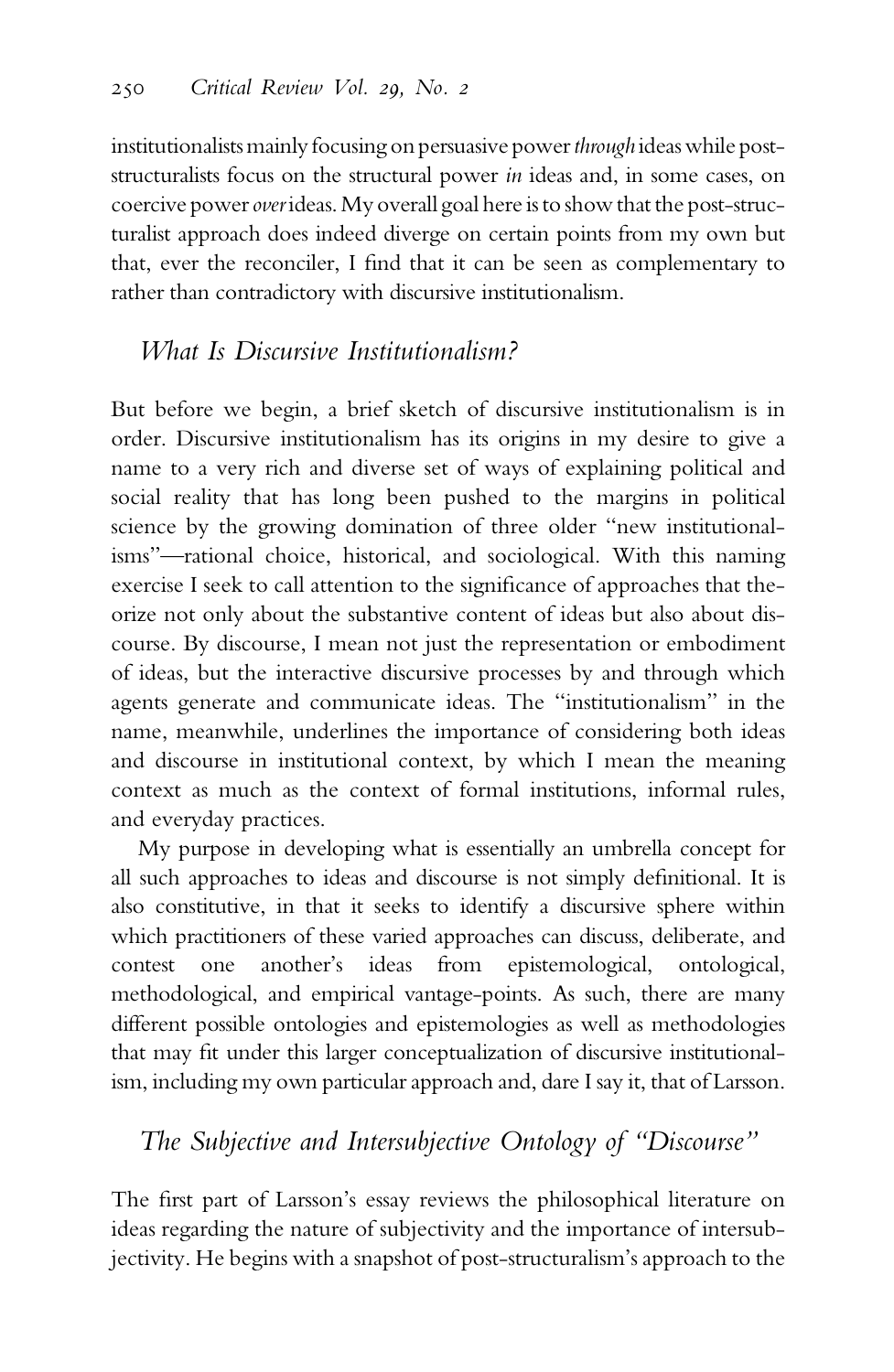<span id="page-4-0"></span>causal (or structuring) power of ideas, illustrating this approach by discussing Judith Butler's Foucauldianism, which claims that ideas and discourses of gender and sex produce the identities they aim to describe, with dominant discourses rather than nature naturalizing the differences between genders (Larsson  $2015$ ,  $177$ ). He goes on to consider the constitutive nature of ideas, meaning that ideas in many different forms help constitute social and political reality, citing a wide range of scholars, including Alexander Wendt, Ian Hacking, and John Searle. This is followed by a discussion emphasizing the importance of recognizing that the constitutive nature of ideas goes beyond subjectivity (agents' individual and subjective conceptualizations) to intersubjectivity, building on Alan Finlayson, Emanuel Adler, Pierre Bourdieu, Ernesto Laclau and Chantal Mouffe, Anthony Giddens, Hacking, and more. Larsson here argues that intersubjectivity involves the structural and social dimension of ideas, meaning ideas that have become accepted by a wider set of actors and that take the form of collective knowledge, culture, and tradition. Intersubjectivity, Larsson continues, does not deny agency, because agents have the potential to both reproduce and alter structures as constraints, acting as a force for change by bringing concerns to their "discursive consciousness" (citing Giddens) and making tacit or explicit choices that break away from the (structuring) ways in which they are classified (citing Hacking) (Larsson 2015,  $182-83$ ). He ends by suggesting very briefly that institutions both formal, as codified ideas, and informal, as ideational but non-codified—have a "very real and material structure" that affects material realities.

So far, so good. My own ontological approach to the nature of ideas in discursive institutionalism is very close to that discussed by Larsson, as elaborated both in articles to which he refers (i.e., Schmidt 2008, 2010, and 2011a) and in many others to which he does not (e.g., Schmidt 2000; 2002, ch. 5; 2006, ch. 5; 2011b; and 2012). It therefore came as a surprise when I began to read the second part of Larsson's essay, where he claims that my views about the constitutive nature of ideas agree with his, but that the rest of Discursive Institutionalism does not, because I stop at subjectivity, and close off any possibility of intersubjectivity.

To disprove that claim, rather than paraphrase my own words, I quote a passage from the article on discursive institutionalism to which Larsson refers most, which appeared in the Annual Review of Political Science (Schmidt 2008, 314):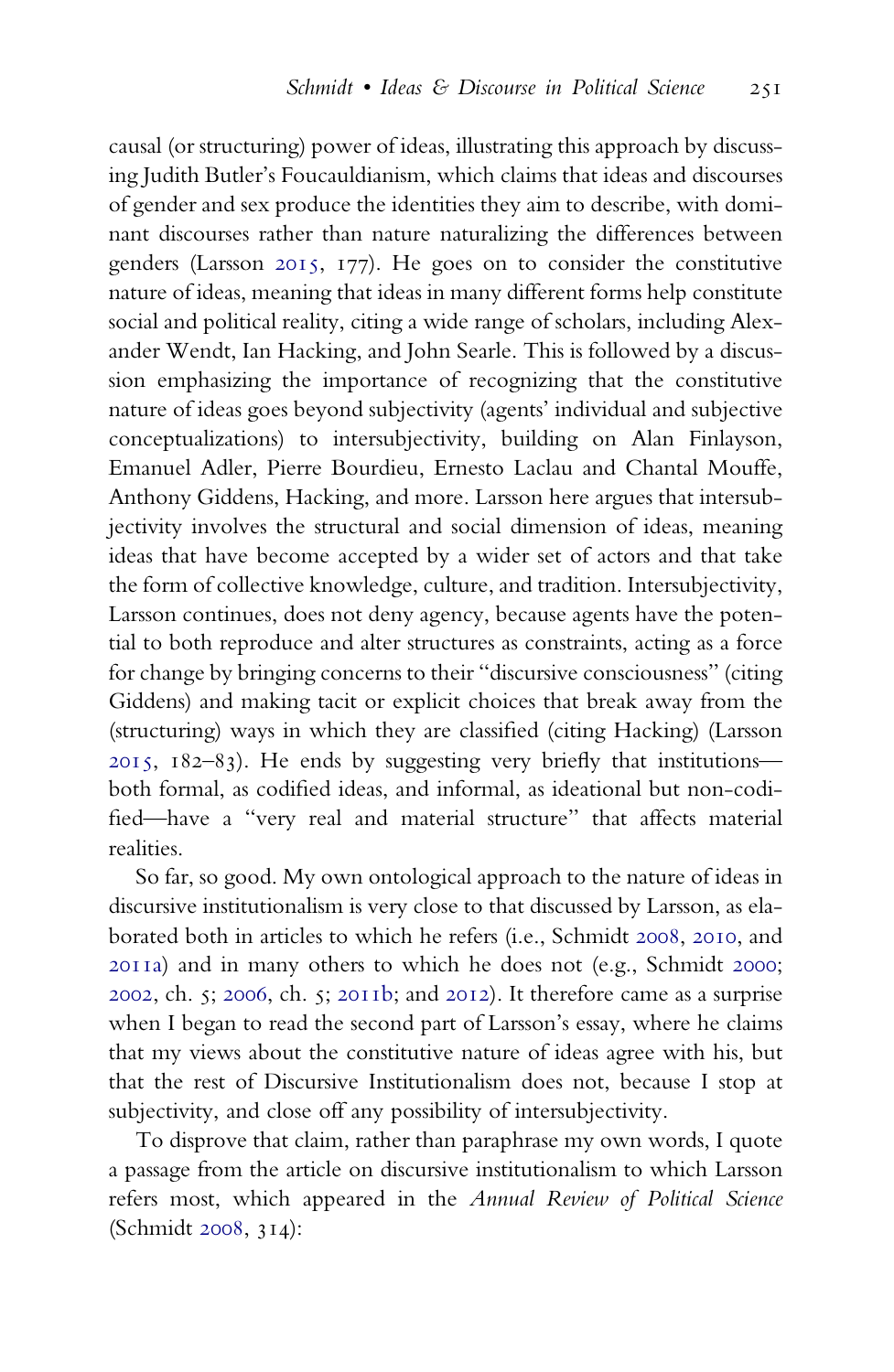<span id="page-5-0"></span>[Discursive institutionalism] treats institutions at one and the same time as given, as structures which are the context within which agents think, speak, and act, and as contingent, as the results of agents' thoughts, words, and actions. As objects of explanation, such institutions are internal rather than external to the actors, serving both as structures (of thinking, saying, and acting) that constrain actors and as constructs (of thinking, saying, and acting) created and changed by those actors. As a result, action in institutions, instead of being the product of agents' rationally calculated, path-dependent, or norm-appropriate rule-following, is better seen as the process by which agents create and maintain institutions through the use of what we will call their "background ideational abilities," which underpin agents' ability to act within a given meaning context. But it does not stop here, because such institutional action can also be predicated upon what we will call the "foreground discursive abilities" through which agents may change (or maintain) their institutions. This represents the logic of communication which is at the basis of agents' capacity to think, speak, and act outside their institutions even as they are inside them, enabling them to deliberate about the institutional rules even as they use them, and to persuade one another to change those institutions or to maintain them.

My use of the term background ideational abilities builds on the work of many of the philosophers cited approvingly by Larsson, and clearly demonstrates my concern with the intersubjective basis of ideas. In my own elaboration of background ideational abilities, I specifically refer to Searle's ( $1995$ ,  $140-145$ ) conception of "background abilities," but also cite Giddens and Wendt, while noting that I could equally have defined the concept using Bourdieu's "habitus" (with Searle himself noting the similarities) or the later Wittgenstein (Schmidt 2008,  $315 316$ ; see also 2012, 92-94).

But even though I explicitly base my ontology on intersubjectivity, could Larsson not still find me guilty of subjectivism, given my reference to the foreground discursive abilities that enable individuals to change or maintain their institutions? The answer is that here, too, I am clear about the intersubjectivity involved. Rather than, in Larsson's  $(2015, 189)$ words, "overemphasizing the autonomy of agents by relying on individuals' ideas and actions to explain change … (which) threatens to deprive us of the ability to recognize and explain the existence and continuity of institutions," I make clear that individuals act within the context of ongoing, existing institutions even as they may seek to change or to maintain them. Background ideational abilities and foreground discursive abilities operate in tandem, with discourse working at both the everyday level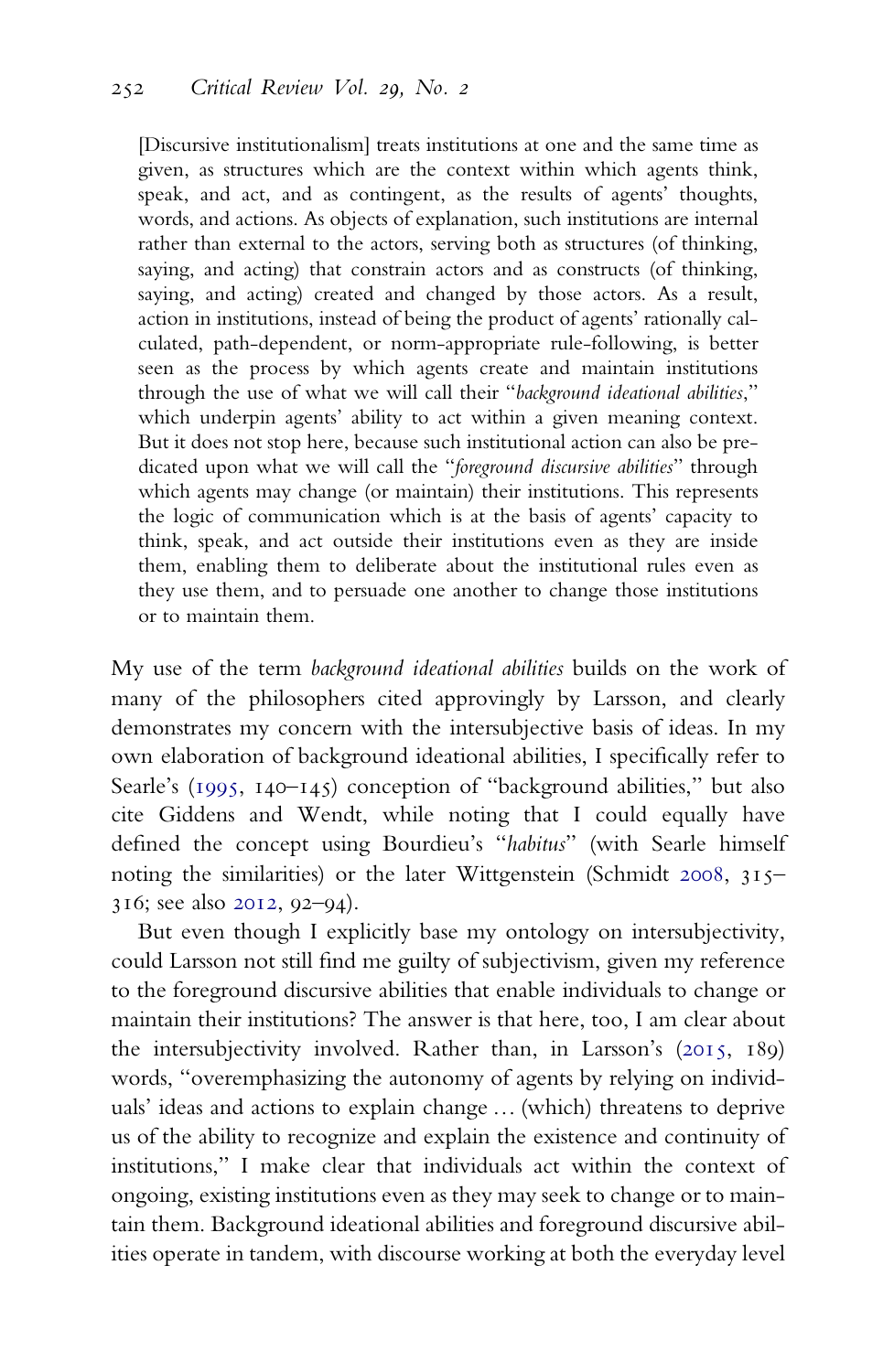<span id="page-6-0"></span>of people living in continuing institutions (as both structures and constructs) and at a meta-level that involves people's second-order critical communication about what goes on in their institutions. This meta-level refers to individuals' ability to think outside the institutions in which they continue to act, to talk about such institutions in a critical way, to communicate and deliberate about them, to persuade one another to change their minds about their institutions, and then to take collective action to change them (Schmidt 2008, 316; 2010,  $15 - 16$ ; 2011b).

But one might further ask, couldn't my emphasis on foreground discursive abilities, along with the interactive processes of discourse, nonetheless support Larsson's charge that "Schmidt uses 'discourse' as essentially equivalent to strategic communicative action," which "has little to do with discourse viewed as a framework of meaning"  $(2015, 100)$ )? Again, Larsson misrepresents my arguments, both because I use discourse as a framework of meaning and because discourse understood as an interactive process is not simply equivalent to strategic communicative action—although it does build on Habermas, among others.

As I have stated explicitly time and again, I use the term "discourse" because it spans the divide between the substantive content of ideas and the interactive processes of discourse through its embodiment of both. Notably, not only do I elaborate on the many different ways in which ideas are discursively developed, such as through cognitive and normative arguments, at different levels of generality, including policies, programs, and philosophies, and in many different forms, from frames, stories, and narratives through discursive practices and struggles. I also explicitly refer to the benefits of post-structuralism in exploring the meaning content of discourse in innovative ways, including in the seminal work of Laclau and Mouffe ( $1985$ ) and its application by David Howarth and  $co$ -authors (2000)—although admittedly I don't mention them in the three articles cited by Larsson (but see Schmidt 2011a and 2011b).

My guess is that part of what Larsson doesn't like in my Annual Review article (Schmidt 2008) is that I move directly from a theoretical discussion of the different forms taken by ideas and discourse to an empirical discussion of examples from a wide range of approaches, without explicitly referencing post-structuralism. And he is correct to note that "any notion of 'subjectification,' reference to identity or identity formation is left out of the picture" (Larsson 2015, 190). But isn't it possible to discuss the meaning context of discourse without limiting it to a poststructuralist definition?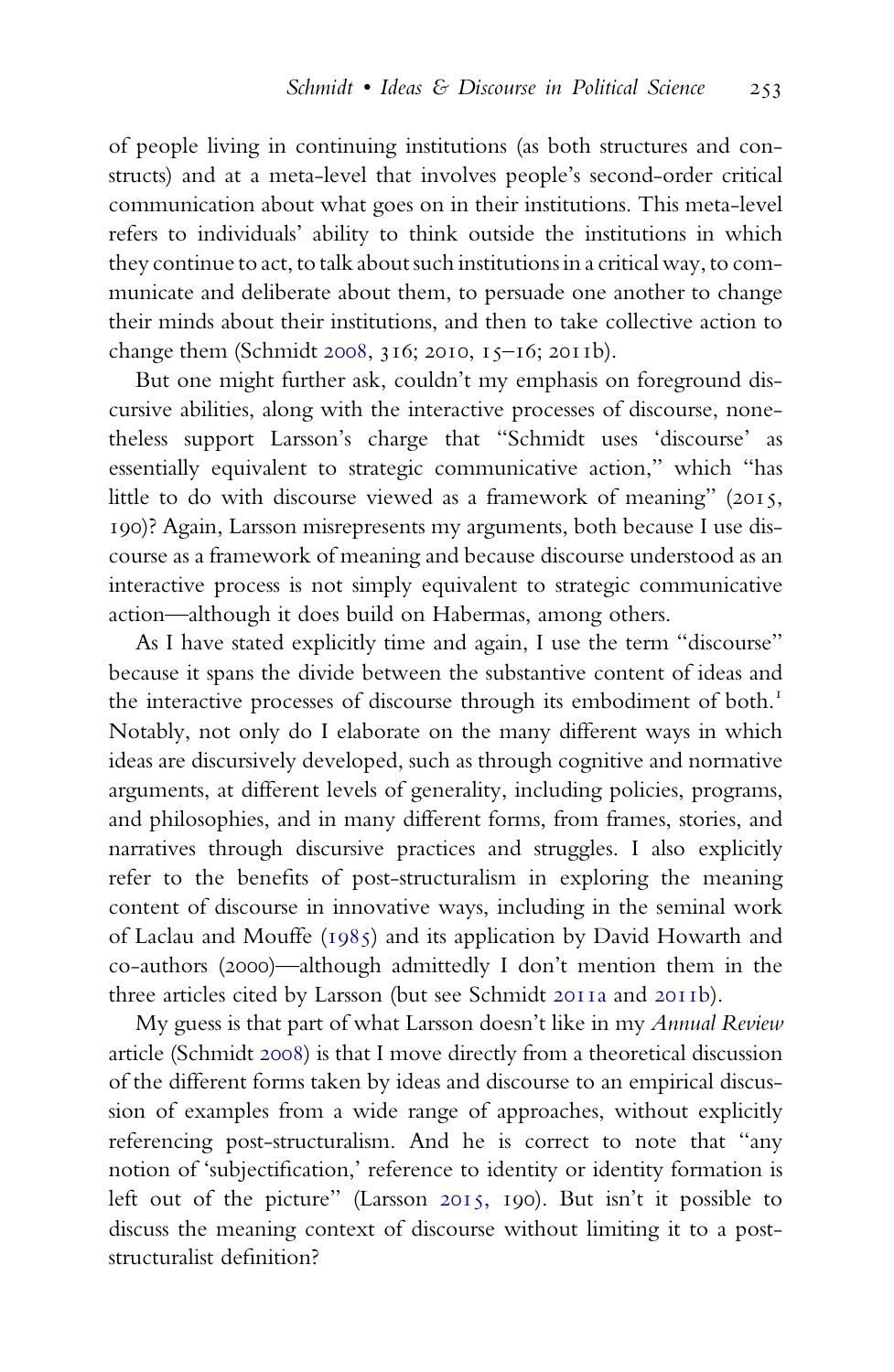<span id="page-7-0"></span>Moreover, why is it a problem if, in addition to defining discourse in terms of its meaning context, one also discusses it in terms of the interactive processes involved? Why is Larsson so intent on insisting that my use of discourse is only about strategic communication and "debate," which he then claims ensures that the ideas in such debates "are primarily regarded as properties of individuals who are disconnected from ideational structures and existing discourses" ( $2015$ , 190)? Could it be because he can make the case for my approach falling into the "sin" of subjectivism only if he ignores my entire discussion of the ontological foundations of discursive institutionalism while denying any validity to my (non-post-structuralist) definition of the meaning context of discourse?

To set the record straight, my discussion of the interactive side of discourse assumes the meaning context as a given even as it discusses a wide range of interactive discursive processes involving policy actors engaged in a "coordinative" discourse of policy construction, and political actors engaged with the public in a "communicative" discourse of deliberation, contestation, and legitimization (Schmidt 2000, 2002, 2006, and 2008). In the coordinative discourse, the agents of change may be individuals acting as policy "entrepreneurs" (Kingdon 1984) or "norm entrepreneurs" (Keck and Sikkink 1998) and/or groups of individuals in discursive communities, whether in loosely connected "epistemic communities" that share cognitive and normative ideas about a common policy enterprise (Haas 1992); closely connected "advocacy coalitions" that share ideas and access to policymaking (Sabatier 1993); "discourse coalitions" that share ideas over extended periods of time (Hajer 2003); or expert networks of actors who share ideas and technical expertise (Seabrooke and Tsingou 2014). In the communicative discourse, political agents generally translate the ideas developed in the coordinative discourse into language accessible to the general public. Such agents may be political leaders, elected officials, party members, policy makers, spin doctors, or others who act as "political entrepreneurs" as they attempt to form mass public opinion (Zaller 1992) or engage the public in debates about the policies they favor (Mutz et al. 1996). Such agents also include the media, interest groups acting in the specialized "policy forums" of organized interests (e.g., Rein and Schön 1994), public intellectuals, opinion makers, social movements, and even ordinary people through their "everyday talk" (Mansbridge 1999). The directional arrows of these discursive interactions may be top to top among political and/or technical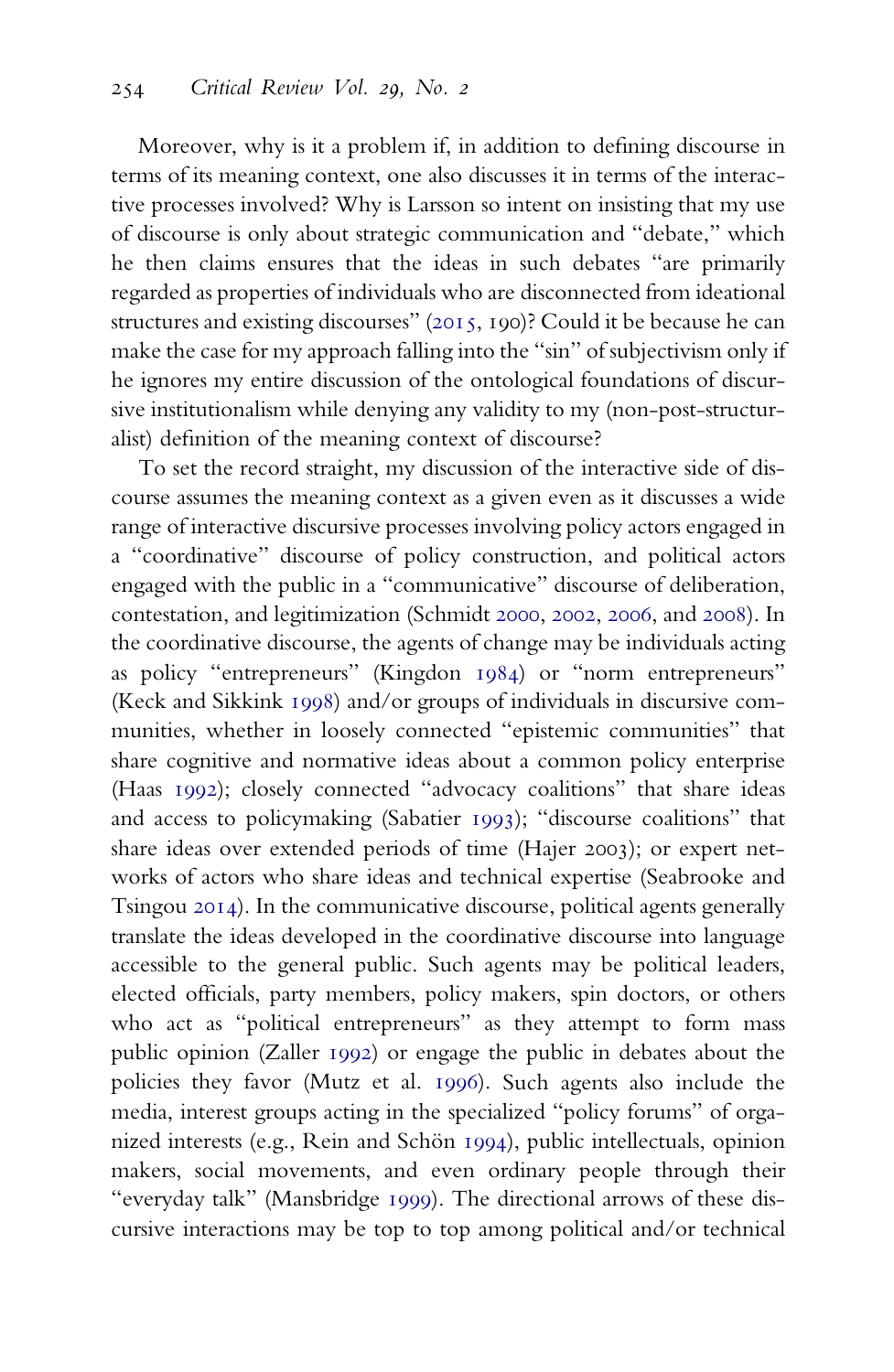elites, top down through the influence of elites, or bottom up via civil society, social-movement activists, or ordinary people.

The interactive side of discourse, thus, is a lot more than simply about "strategic communication." It encompasses a wide range of discursive interactions in both policy and political spheres that ensure a mix of subjectivity, as individuals are engaged in communicative interaction; and intersubjectivity, as their communications and actions are naturally based in a given institutional context. And most importantly, by paying as much attention to the interactive side of discourse as the meaning side, I am able to focus attention not just on the continuities in such agents' discursive structures but also on the dynamics of change (and continuity) in agents' (re)structuring ideas in institutional context.

# Institutions, Neo-Institutionalisms, and the Epistemology of Discursive Institutionalism

What remains to be explained, therefore, is the nature of the institutional context, and whether this must be defined solely in terms of the meaning context of ideational structures and discourses (as Larsson insists) or can also be open to the institutional forms considered in the other neoinstitutionalisms.

On the question of the constitution of the institutional context, Larsson charges discursive institutionalism with being incoherent. For, in its "attempt to reconcile the various forms of institutionalism," it "works from the assumption that objective and material interests can both, with the addition of ideas, be included within a single analytical framework" ( $2015$ , 190). To respond: I define institutional context as the meaning context, as discussed above, and do not include objective and material interests in discursive institutionalism. But I do maintain openness to the various forms of neo-institutionalism.

By openness, I mean that discursive institutionalists, as scholars of ideas and discourse who themselves often come out of and/or engage with one or more of the other neo-institutionalist traditions, may use the results of such studies as background information or as issues to be debated and investigated (Schmidt 2010). However, I make it clear that this does not mean that neo-institutionalists' assumptions about objectivity or material interests can be included in the framework of discursive institutionalism. Much the contrary, I discuss at great length the divides in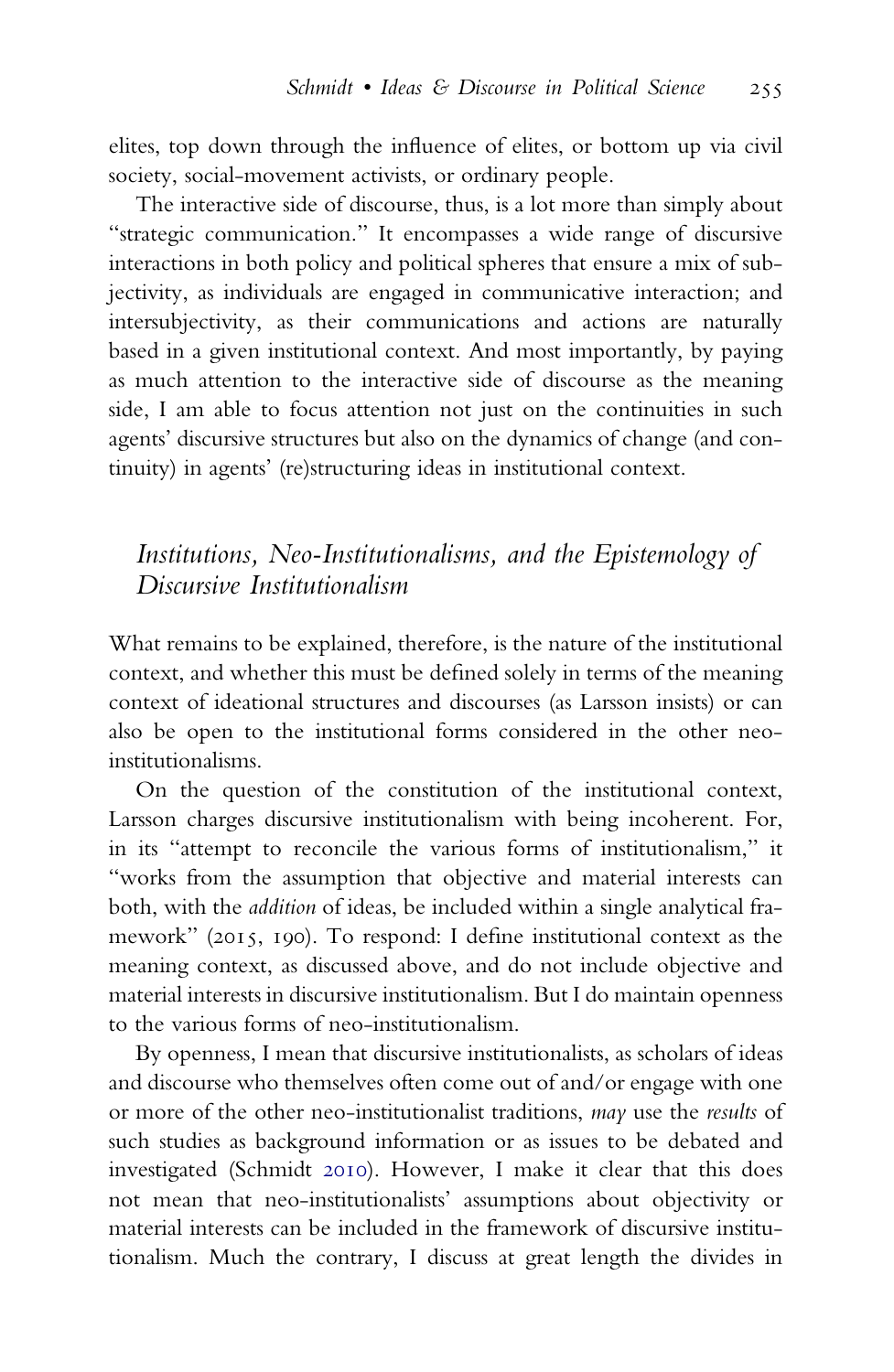ontology and epistemology between more rationalist or materialistoriented neo-institutionalisms and discursive institutionalism. In fact, I insist precisely that "one cannot talk about 'objective' interests as opposed to ideas because all interests are ideas and because ideas constitute interests, such that all interests are 'subjective.' Institutions, as the product and subject of ideas, cannot constitute (rationalists') neutral incentive structures" (Schmidt 2008, 317).

But this raises a further set of epistemological questions for constructivists with regard to what we can know about the world with any certainty. For if everything is related to ideas and discourse, with no "neutral incentive structures" or "objective" and "material" interests, how can one avoid falling into some sort of extreme idealism or relativism, in which one can't know anything for certain, because the world is radically uncertain or even immaterial? The answer is that discursive institutionalism assumes the existence of material reality, but it opposes the (rationalist) conflation of material reality and interests into "material interests." Material reality is, rather, the setting within which or in response to which agents may conceive of their interests (Schmidt 2008, 2012).

But what, then, is material reality or, better, what is "real" even if it is not "material"? Searle ( $1995$ ) is once again useful, in this case for his differentiation between "brute facts"—which, like mountains, are material because they exist regardless of whether sentient agents acknowledge their existence—and "social facts," of which "institutional facts" are a subset. Institutions are not material because they don't exist without sentient agents, but they are real to the extent that the collective agreements by which they were established continue to hold and, like the institution of property or of money, are real and have causal effects (Schmidt 2008,  $318; 2012, 96 - 97$ ).

To get a clearer sense of how this matters with regard to knowledge and certainty, I find illuminating the later Wittgenstein's little-noticed distinction in On Certainty between language-games based on our experience and those based on our pictures of the world (Schmidt 2008, ). Language-games based in our everyday experiences in the world are generally very certain, since they ordinarily admit of no doubts and mistakes—such as knowledge of one's own name and address, of the number of one's hands and toes, and of the meanings of the words one uses. By contrast, language-games based in our pictures of the world often follow from our (social) scientific interpretations of the world such as belief in the existence of the earth one hundred years ago, in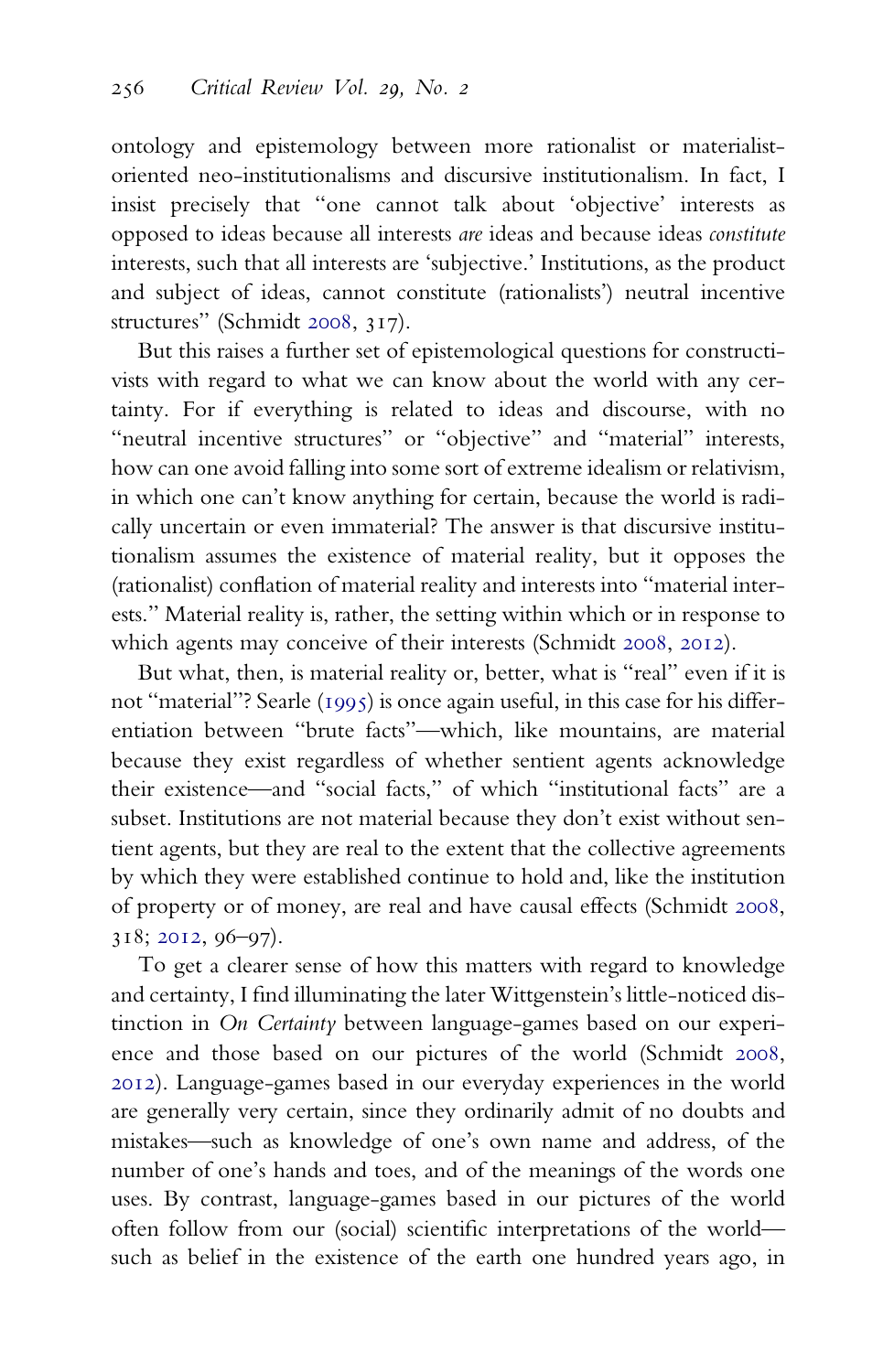<span id="page-10-0"></span>the events of history, in the temperature at which water boils, or, say, in the materialist incentives structures that determine economic behavior. These always allow for doubts, mistakes, and even gestalt switches or radical conversions, even though some such picture-games may also allow for much less doubt because they sit at the "foundation" of our picture of the world, as part of the very "scaffolding" of our thoughts (Wittgenstein 1972, #s 211, 234; Schmidt 2008, 318-19, and 2012,  $(97-100)$ .

This distinction between matters that have to do with our experiences of everyday life and those involving our pictures of the world suggests that social scientists' explanations have different kinds as well as degrees of certainty, depending on their objects of inquiry. In the case of matters close to everyday life, the "facts" about agents' experiences are usually not in dispute (at least until the advent of "post-truth" politics) even if the interpretations are, and agreement on the facts is not likely to change radically even if there may be some question about which facts to take into account in the interpretation of events. By contrast, the "facts" involving agents' pictures of the world, say, deduced through the mathematical models of economists—with their pictures of rational actors in the business of rationally calculating their interests in order to maximize their utility—can be upended, in particular when the models fail to predict, as in the massive financial market crash of 2007-2008 (Schmidt 2012, 98-99). That said, deep structures of meaning matter, such that the ideas at the foundations of our understanding of the economic world continue, which is why neoliberalism has remained resilient up until recently (Schmidt and Thatcher 2013; Schmidt 2016). Since Donald Trump's election, however, these ideas have been subject to increasing contestation, as new rhetorical strategies using uncivil language and the new social media in a "post-truth" environment have served to reshape the political landscape by framing debates in ways that challenge conventional political discourse and action (Schmidt 2017).

# The Power of Ideas: Real Differences between Post-Structuralism and Discursive Institutionalism

If I have successfully demonstrated that discursive institutionalism is constructivist with a subjective and intersubjective approach to contextualized meaning, then how, one might ask, does it differ from post-structuralism?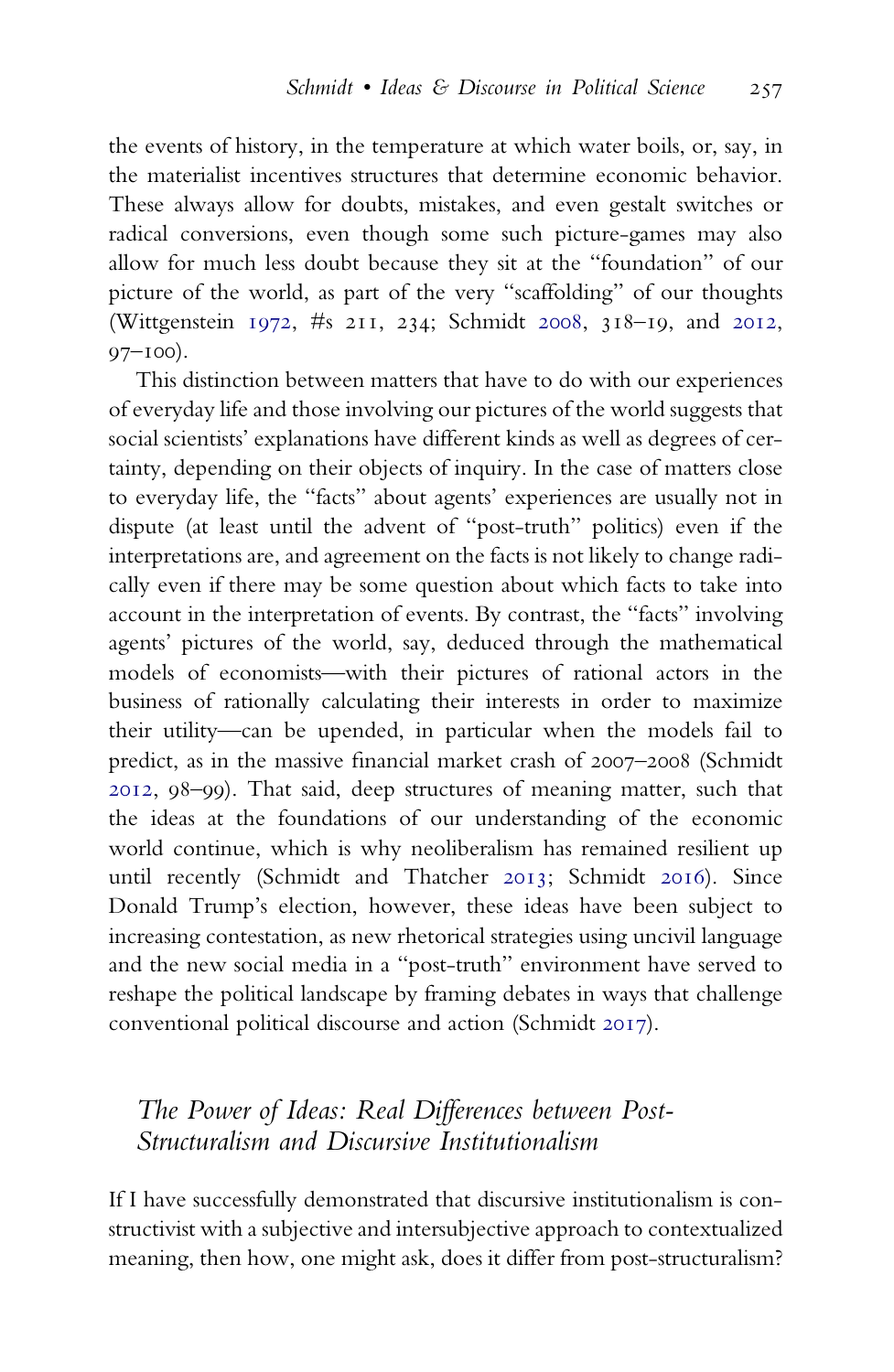<span id="page-11-0"></span>And, leaving aside Larsson's misreadings of discursive institutionalism, why might we agree with his counsel to other post-structuralists to be careful when attempting to merge approaches? The reasons are found in the different ways in which the two approaches conceive of the nature of power and its relationship to ideas.

Many of the approaches that generally fit under the discursive institutionalist umbrella do not theorize power, but instead simply state that ideas have power (e.g., Blyth 2002; Campbell 1998; Cox 2001; Kingdon  $1984$ ). The problem here, as a result, is that with few exceptions (notably Béland 2010), the matter of how ideas have power remains undertheorized and underinvestigated.

Post-structuralists such as Foucault (2000), Gramsci (1971), and Laclau and Mouffe  $(1985)$ , instead, put power at the center of their understanding of ideas, be it as discursive formations, hegemony, ideology, or the production of subjectivity. The problem here is that power and discourse are so often intermingled that any empirical discourse analysis is imbued with the theoretical focus on domination by elites, such that investigation centers on how elite ideas control the ways in which people come to think about politics and society. For political scientists who do not start with these premises (although they might end with them as conclusions), embedding substantive theory about power relations in the methodology risks over-determining the results.

Lately, in conjunction with Martin Carstensen, I have developed a systematic theorization of constructivist ideas about ideational power that seeks to set these approaches, among others, in perspective (Carstensen and Schmidt 2016). Drawing on both existing ideational scholarship and the larger power debate in political science (focused mainly on coercive, structural, and institutional power), we define ideational power as the capacity of actors (whether individual or collective) to influence other actors' normative and cognitive beliefs through the use of ideational elements. We note that acts of ideational power—whether successful or not—occur in only a subset of the relations relevant for understanding how ideas matter, namely when actors seek to influence the beliefs of others by promoting their own ideas at the expense of others'.

In this view, ideational power has certain distinguishing features. First, it is exerted through the constitution of intersubjective meaning structures that agents both draw on, to give meaning to their material and social circumstances, and battle over, to affect which ideas and discourses are deemed viable. Second, ideational power is conceived as both a top-down and a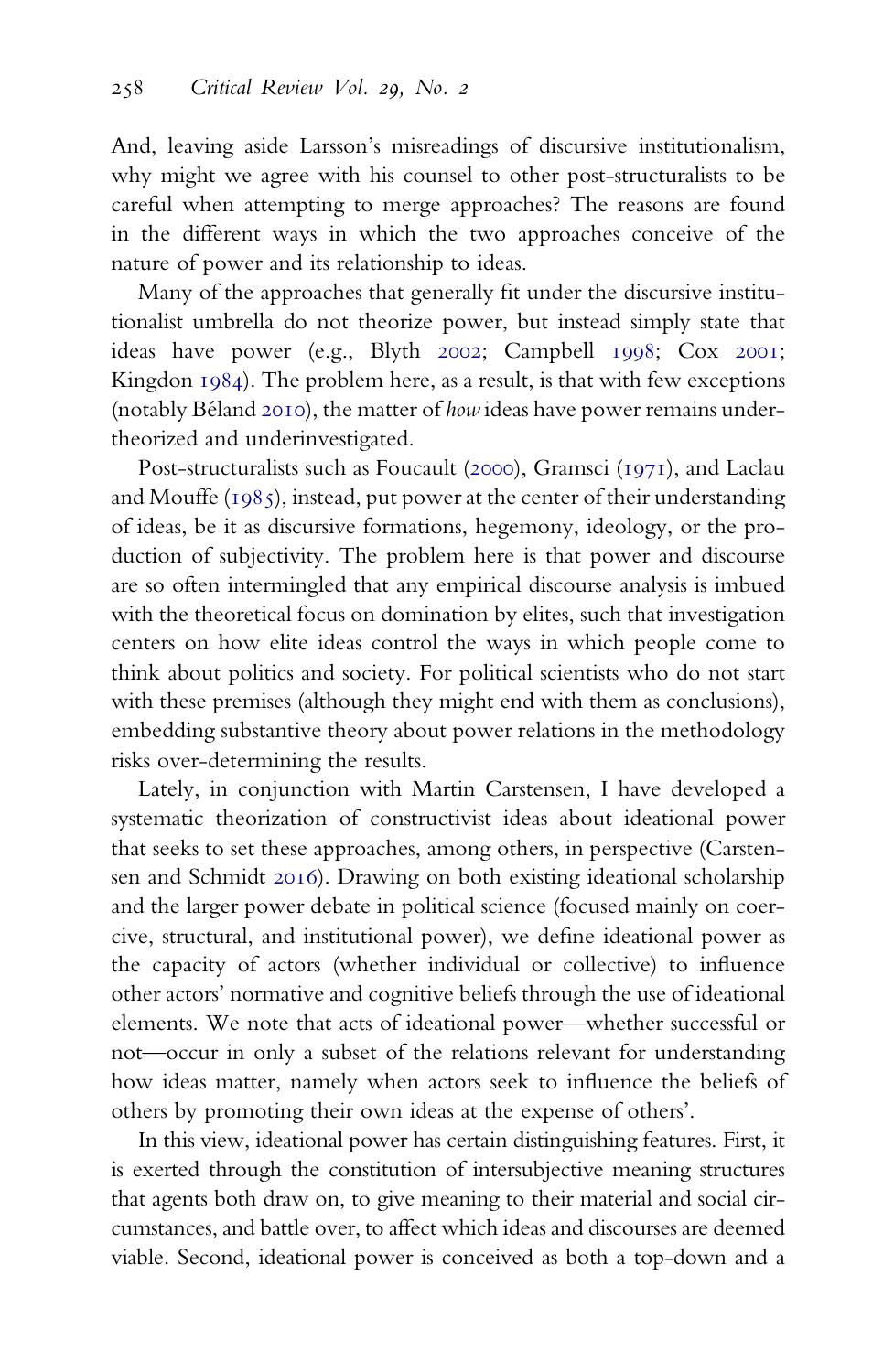<span id="page-12-0"></span>bottom-up process. That is, ideational power takes seriously not only the discursive struggles occurring among policy actors at the top of the power hierarchy, but also those related to the effort of political actors at the bottom to get their ideas across to the general public. This contrasts with the singular focus on top-down interaction generally characterizing the coercive, structural, and institutional understandings of power in ideationally insensitive political science (Carstensen and Schmidt 2016,  $321-22$ ).

With this in mind, we have identified three ways of theorizing about the power of ideas and discourse. These include looking for persuasive power through ideas via discourse, looking for coercive power over ideas and discourse, and looking for structural or institutional power in ideas and discourse.

Power through ideas is the most common approach to ideational power among discursive institutionalists. It consists of the capacity of actors to persuade other actors of the cognitive validity and/or normative value of their views of what they should think and do through the use of ideational elements. They tend to do this via discourses that serve to explain and/or legitimate their proposals and actions, whether in coordination with other policy actors (coordinative discourse) or in communication with the public (communicative discourse). This is not necessarily a completely "rational" process in the sense that the most powerful necessarily are the ones with the "best" argument. Instead, the persuasiveness of an idea depends on both the cognitive and normative arguments that can be mustered in its support. In this view, ideational power is not primarily about manipulating people into not recognizing their "real interests" (Lukes 1974), but rather about persuading other agents about one's understanding of an issue based on available intersubjectively held ideas (Carstensen and Schmidt  $2016$ ,  $323-26$ ).

Power over ideas is the capacity of actors to control and dominate the meaning of ideas either directly, by imposing their ideas on others, or indirectly, whether through shaming opponents into conformity or by resisting alternative interpretations. This version of ideational power connects with more coercive forms of power, since here the beliefs of others are directly disregarded. It is the most common approach to ideational power taken by ideationally insensitive scholars, who see this power as the capacity of actors who control most of the levers of traditional power —coercive, structural, and/or institutional—to therefore also promote their own ideas to the exclusion of all others. However, power over ideas can alternatively be seen as the coercive power of actors who are usually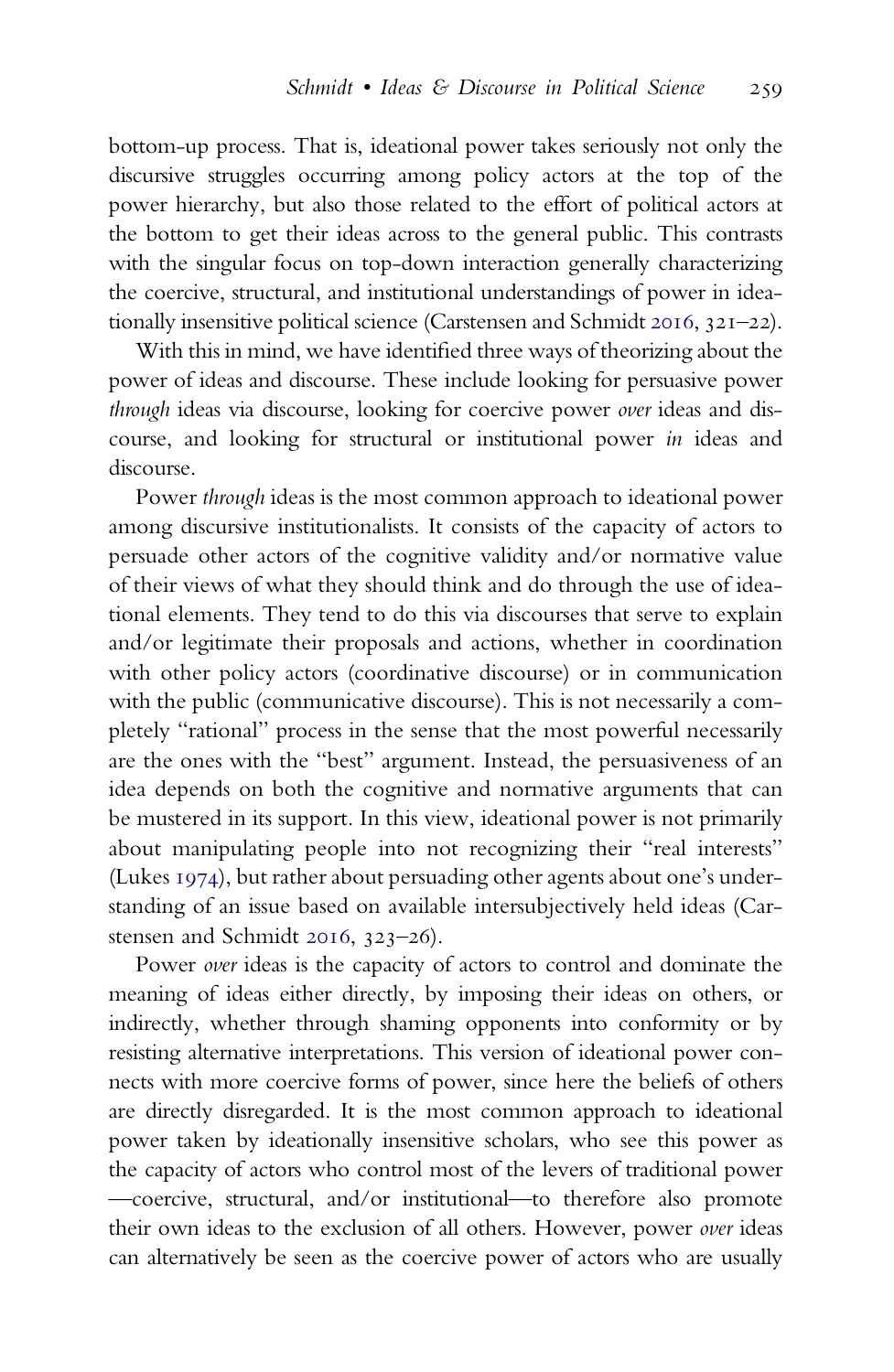<span id="page-13-0"></span>powerless in the sense that they enjoy little access to coercive, institutional, and structural forms of power, but who, by the use of discursive means, are able to shame otherwise powerful actors to act in ways they would not otherwise have done—as in the case of progressive social movements. Finally, power over ideas can manifest itself in the ability of actors who are normally quite powerful in terms of institutional position and authority to, themselves, not listen to alternative ideas—as with many economists in the neoliberal era (Carstensen and Schmidt  $2016$ ,  $326-28$ ).

Power in ideas focuses on the authority certain ideas enjoy in structuring thought at the expense of other ideas. This power can be seen as structural or institutional. Structural power in ideas results from agents having established hegemony over the production of subject positions, and is generally the focus of post-structuralists. Institutional power in ideas is a consequence of institutions imposing constraints on which ideas agents may take into consideration, and is mostly the domain of historical institutionalists. While the other forms of ideational power generally concentrate on the interactions between ideational agents, power in ideas mostly concerns the deeper-level ideational and institutional structures that actors draw upon and relate their ideas to in order for them to gain recognition from elites and the mass public (Carstensen and Schmidt 2016,  $329 - 331$ ).

What is particularly interesting about power *in* ideas is that it can be seen as even more "powerful" in some sense than coercive or structural power. While coercive power forces agents to do what they might not want to do, agents may at least be aware of this domination, like it or not. In the case of Foucault's structuring ideas, by contrast, the ideational structure dominates not just what agents do but also what they think and say, while for Bourdieu ( $1994$ ), the *doxa* or vision of the world of elites who dominate the state creates the habitus that conditions people to see the world in the way they (the dominant) choose (Carstensen and Schmidt 2016,  $331$ ).

Ironically, however, one could also argue that Foucault and Bourdieu themselves use power through ideas to make others aware of the underlying structuring power of the discourse or habitus of people's everyday lives. As such, their work uses the "foreground discursive abilities" noted above to step outside the doxa or discourse by means of their own writings, and through interactive discourse and debate to encourage others to reason, argue, and change the structures they use. Gramsci  $(1971)$  makes this explicit when he emphasizes the role of intellectuals in breaking the hegemonic discourse. But beyond even Gramsci, it is necessary to point to the importance of public debates in democratic societies in serving to expose the power in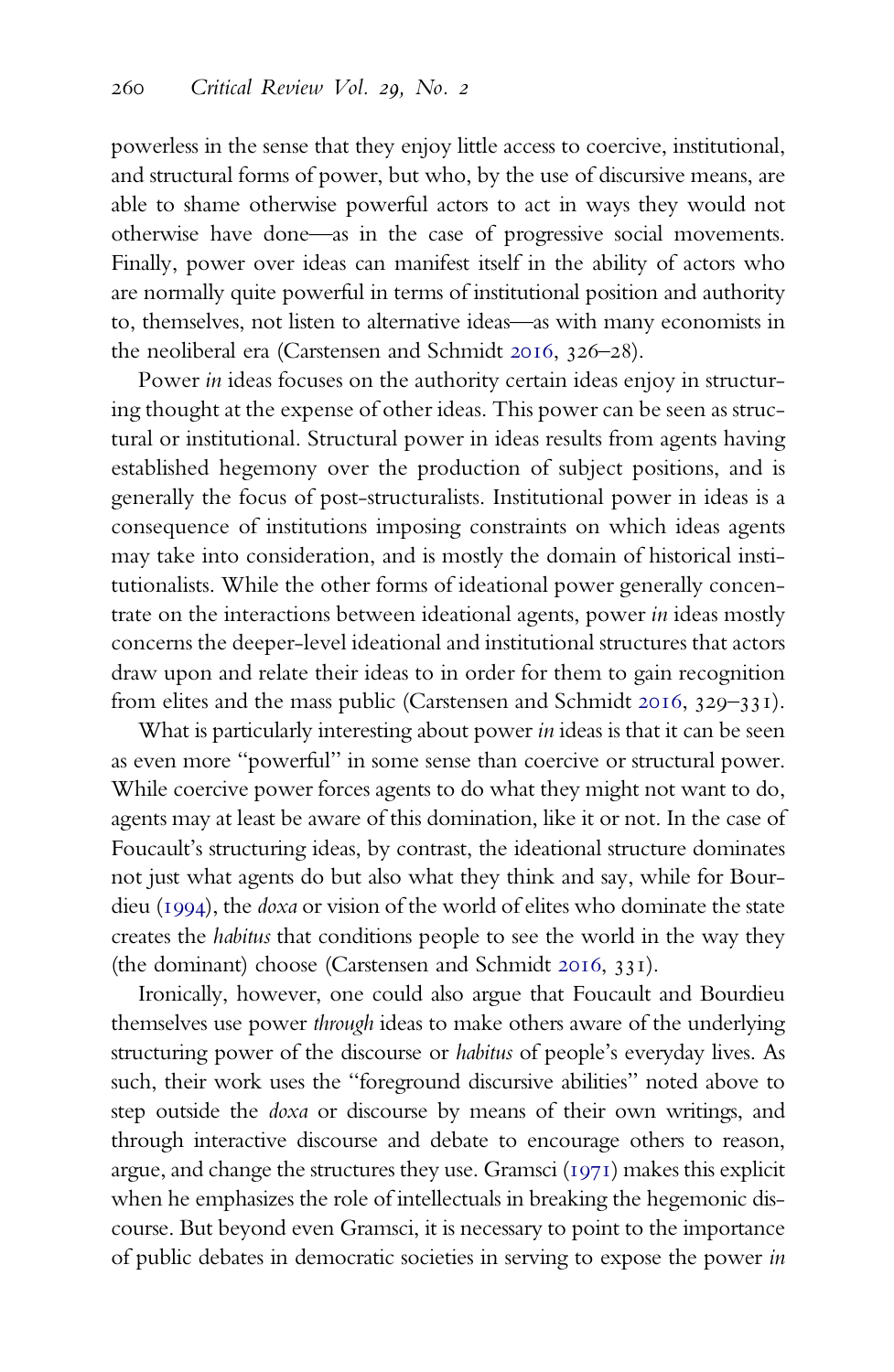<span id="page-14-0"></span>ideas that serve as vehicles for elite domination and power. Significantly, Foucault's own work has often been used in the social movement literature to demonstrate how NGOs' power through ideas, to persuade first other activists and then the general public of the cognitive validity and normative value of their views, has become not only power over ideas, by forcing political leaders to accept such views, like it or not, but also power in ideas, as these ideas then come to structure subsequent thought. A perfect example of this triple power of ideas is Charlotte Epstein's (2008) case study of the shift social movements effected in the discourse on whaling. Activism that convinced the larger public to change its ideas (power through ideas) about whales and whaling moved the discourse on killer whales from creatures that could and should themselves be killed, as in "Moby Dick" (power in ideas), to "Moby Doll" and a total interdiction on killing whales (power in other ideas), which in turn served to shame governments in the international arena (power over ideas) to change their discourse and rules.

In conclusion, let me reiterate that discursive institutionalism is an umbrella concept that constitutes a wide field, with many different approaches to ideas and discourse. It can accommodate all three forms of ideational power, including my own particular focus on persuasive power through ideas and Larsson's on post-structuralist power in ideas. These are admittedly different, and are accompanied by other subtle differences in ontology and epistemology that push post-structuralists to investigate questions related to the deepest structures of meaning, while discursive institutionalists explore a wider range of questions that go from ideas through discursive interactions in institutional context. But rather than seeing these differences as so irreconcilable as to warrant the exclusion of one or the other approach, I prefer continued engagement, mutual learning, and friendly contestation as the pathway forward.

\*\*\*

#### **NOTE**

. As a side note, using the term discourse in articles and books directed at convincing mainstream political science of the value of explanations in terms of ideas and discourse has been tricky business, and was even more so when I first began making these arguments in the late 1990s and early to mid 2000s (e.g., Schmidt 2000, 2002, and 2006), at a time when *discourse* was seen by the mainstream as a dangerous word. This should help explain my comment about using discourse as a generic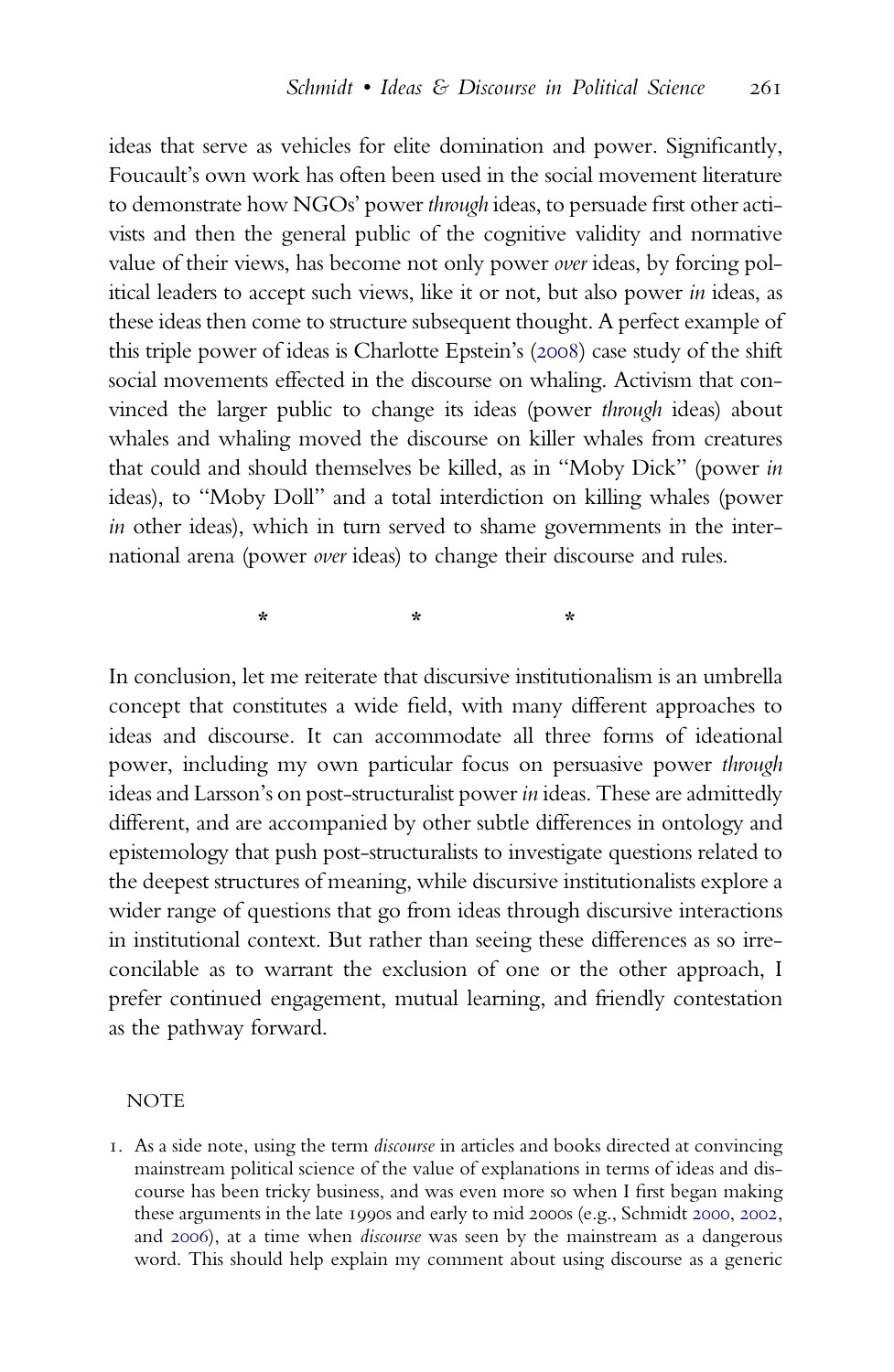<span id="page-15-0"></span>term "stripped of post-modernist baggage" (Schmidt 2008, 305). This was not meant as a slight to post-modernism or post-structuralism but rather as an indication to political scientists of what I intended to do, which was to develop an application of the term in a manner different from the way in which it had been used heretofore. My own experience, in presentations since the mid-1990s, had also taught me that such a "trigger warning" helped to ensure that political scientists might just stop long enough to listen.

#### **REFERENCES**

- Béland, Daniel. 2010. "The Idea of Power and the Role of Ideas." Political Studies Review 8: 145-54.
- Blyth, Mark. 2002. Great Transformations: Economic Ideas and Institutional Change in the Twentieth Century. New York: Cambridge University Press.
- Bourdieu, Pierre. 1994. Raisons Pratiques. Paris: Le Seuil.
- Campbell, J. L. 1998. "Institutional Analysis and the Role of Ideas in Political Economy." Theory and Society  $27(3)$ : 377–409.
- Carstensen, Martin, and Vivien A. Schmidt. 2016. "Power Through, Over and In Ideas: Conceptualizing Ideational Power in Discursive Institutionalism." Journal of European Public Policy 23(3):  $318-37$ .
- Cox, Robert H. 2001. "The Path Dependency of an Idea: Why Scandinavian Welfare States Remain Distinct." Social Policy & Administration  $38$  (2): 204-219.
- Epstein, Charlotte. 2008. The Power of Words in International Relations: Birth of an Anti-Whaling Discourse. Cambridge, Mass.: MIT Press.
- Foucault, Michel. 2000. Power: Essential Works of Foucault, 1954–1984, vol. 3, ed. J. D. Faubion. New York: New Press.
- Gramsci Antonio. 1971. Selections from the Prison Notebooks. New York: International Publishing.
- Haas, Peter M. 1992. "Introduction: Epistemic Communities and International Policy Coordination." International Organization 46:  $I = 35$ .
- Hajer, Maarten. 1993. "Discourse Coalitions in Practice: The Case of Acid Rain in Great Britain." In The Argumentative Turn in Policy Analysis and Planning, ed. Frank Fischer and John Forester. Durham: Duke University Press.
- Howarth, David, A. J. Norval, and Y. Stavrakakis, eds. 2000. Discourse Theory and Political Analysis. Manchester: Manchester University Press.
- Keck, Margaret E., and Kathryn Sikkink. 1998. Activists Beyond Borders: Advocacy Networks in International Politics. Ithaca: Cornell University Press.
- Kingdon, John. 1984. Agendas, Alternatives and Public Policies. New York: Longman.
- Laclau, Ernesto, and Chantal Mouffe. 1985. Hegemony and Socialist Strategy: Towards a Radical Democratic Politics. Oxford: Blackwell.
- Larsson, Oscar. 2015. "Using Post-Structuralism to Explore the Full Impact of Ideas on Politics." Critical Review 27(2): 174-97.
- Lukes, Steven. 1974. Power: A Radical View. London: Macmillan.
- Mansbridge, Jane. 1999. "Everyday Talk in the Deliberative System." In Deliberative Politics: Essays on Democracy and Disagreement, ed. Stephen P. Macedo. Oxford: Oxford University Press.